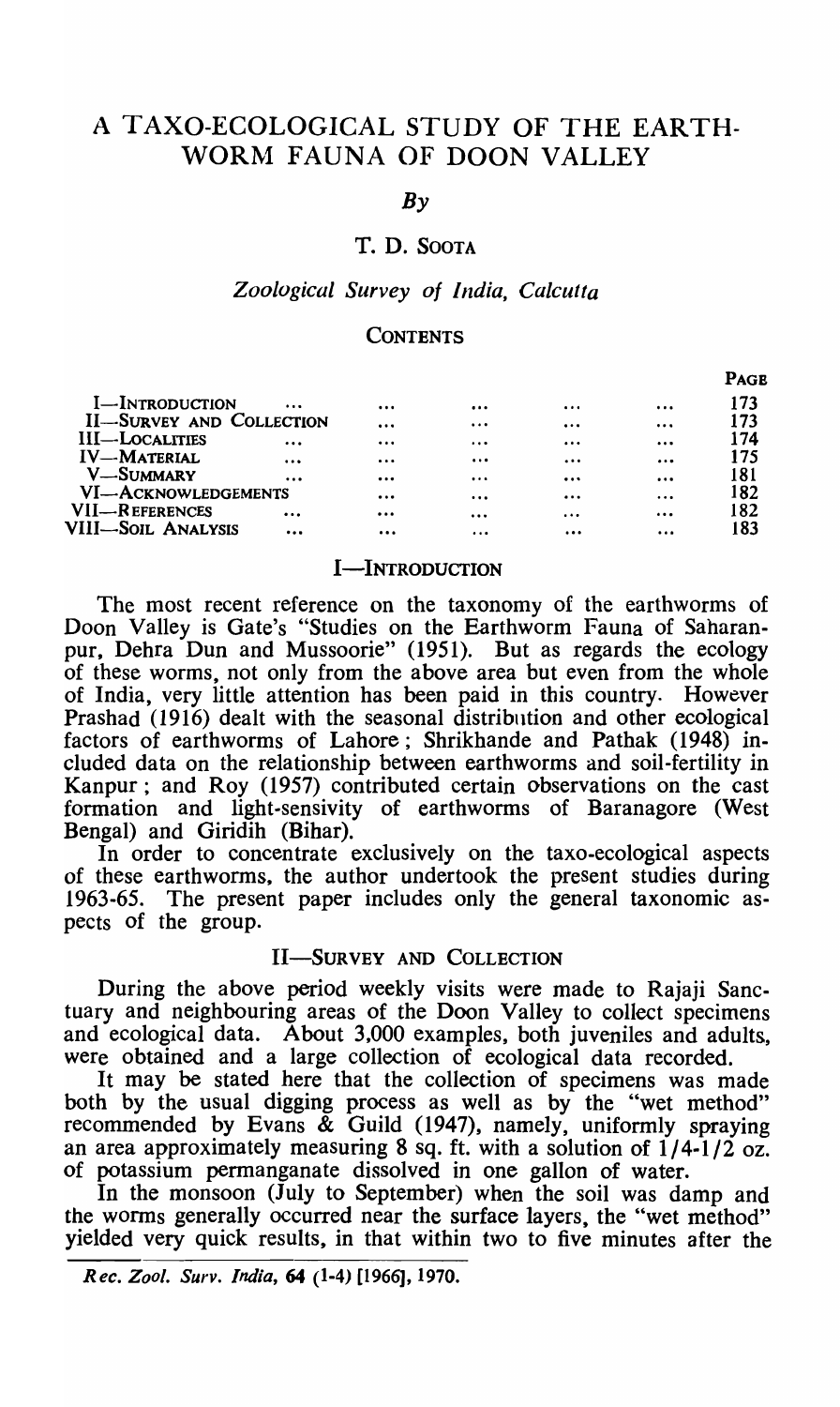spraying the specimens appeared above the surface, enabling their collection within the brief period of half an hour or so. An interesting observation is that after the spraying, when the soil dried up before the worms were collected, the latter tended to become desiccated and ultimately a little later to be attacked by ants.

## III-LOCALITIES

The following are the collecting stations. (N .R.S. denotes Northern Regional Station of the Zoological Survey of India).

**Station nu** 

| umbers   | <b>Particulars</b>                                                                                                                                                                              |
|----------|-------------------------------------------------------------------------------------------------------------------------------------------------------------------------------------------------|
| 1.<br>2. | N.R.S. premises and neighbouring areas.<br>Along the section of Rajpur Road between 5-10 Kms. N                                                                                                 |
| 3.       | of N.R.S.<br>Along the section of Mussoorie Road between 10-20 Kms.                                                                                                                             |
| 4.       | N of N.R.S.<br>Along the section of Sahastradhara Road between 6-10 Kms.                                                                                                                        |
| 5.       | NE of N.R.S.<br>Nearby areas and banks of the Sahastradhara stream close<br>to Sulphur Spring, about 16 Kms. NE of N.R.S.                                                                       |
| 6.       | Plots near the water storage tank, Raipur, about 12 Kms.<br>E of N.R.S.                                                                                                                         |
| 7.       | A grassy plot by the side of a canal, Nehrugram, about 15<br>Kms. SE of N.R.S.                                                                                                                  |
| 8.       | A tract, between hills and leading to Robber's Cave from<br>Guchhupani, a terminus area at the end of a metalled road,                                                                          |
| 9.       | about 8 Kms. NW of N.R.S.<br>Premises of Forest Research Institute, about 8 Kms. NW                                                                                                             |
| 10.      | of N.R.S.<br>A paddy field, Poeliyon Village, Nathuwala, about 10 Kms.<br>NW of N.R.S.                                                                                                          |
| 11.      | Along the section of Chakrata Road between 10-20 Kms.<br>NW of N.R.S.                                                                                                                           |
| 12.      | A paddy field, Bahmanpur Village, about 45 Kms. NW of<br><b>N.R.S.</b>                                                                                                                          |
| 13.      | A grassy plot near Asoka Rock on the bank of a stream,<br>Kalsi, about 50 Kms. NW. of N.R.S.                                                                                                    |
| 14.      | Banks of Assan river, Herbetpur, about 40 Kms. SW of<br><b>N.R.S.</b>                                                                                                                           |
| 15.      | Premises and surrounding areas of Timli Forest Rest House,<br>about 45 Kms. SW of N.R.S.                                                                                                        |
| 16.      | of Bijapur Dam, "Ghattikhola", about 8 Kms. W of<br><b>Sides</b><br>N.R.S.                                                                                                                      |
| 17.      | A plot near a burning ghat on the banks of a stream,<br>Chandarmani, about 9 Kms. NW of N.R.S.                                                                                                  |
| 18.      | A pasture plot and the banks of a seasonal stream both on<br>the eastern side of Saharanpur Road near P.W.D. Bridge no.<br>141/8, about 13.8 Kms. S of N.R.S.                                   |
| 19.      | Grassy plots on the eastern bank of a seasonal stream near<br>Asarori Forest Rest House on Saharanpur Road, about 13.9<br>Kms. S of N.R.S.                                                      |
| 20.      | Grassy plots near Mohund Tunnel on Saharanpur Road,<br>about 14 Kms. S of N.R.S.                                                                                                                |
| 21.      | A grassy plot between P.W.D. Bridges no. 139/6 and 139/7                                                                                                                                        |
| 22.      | along Saharanpur Road, about 18.1 Kms. S of N.R.S.<br>The stony and bushy banks of a stream below "Lalpul",<br>a P.W.D. Bridge no. 135/21 along Saharanpur Road, about<br>24.2 Kms. S of N.R.S. |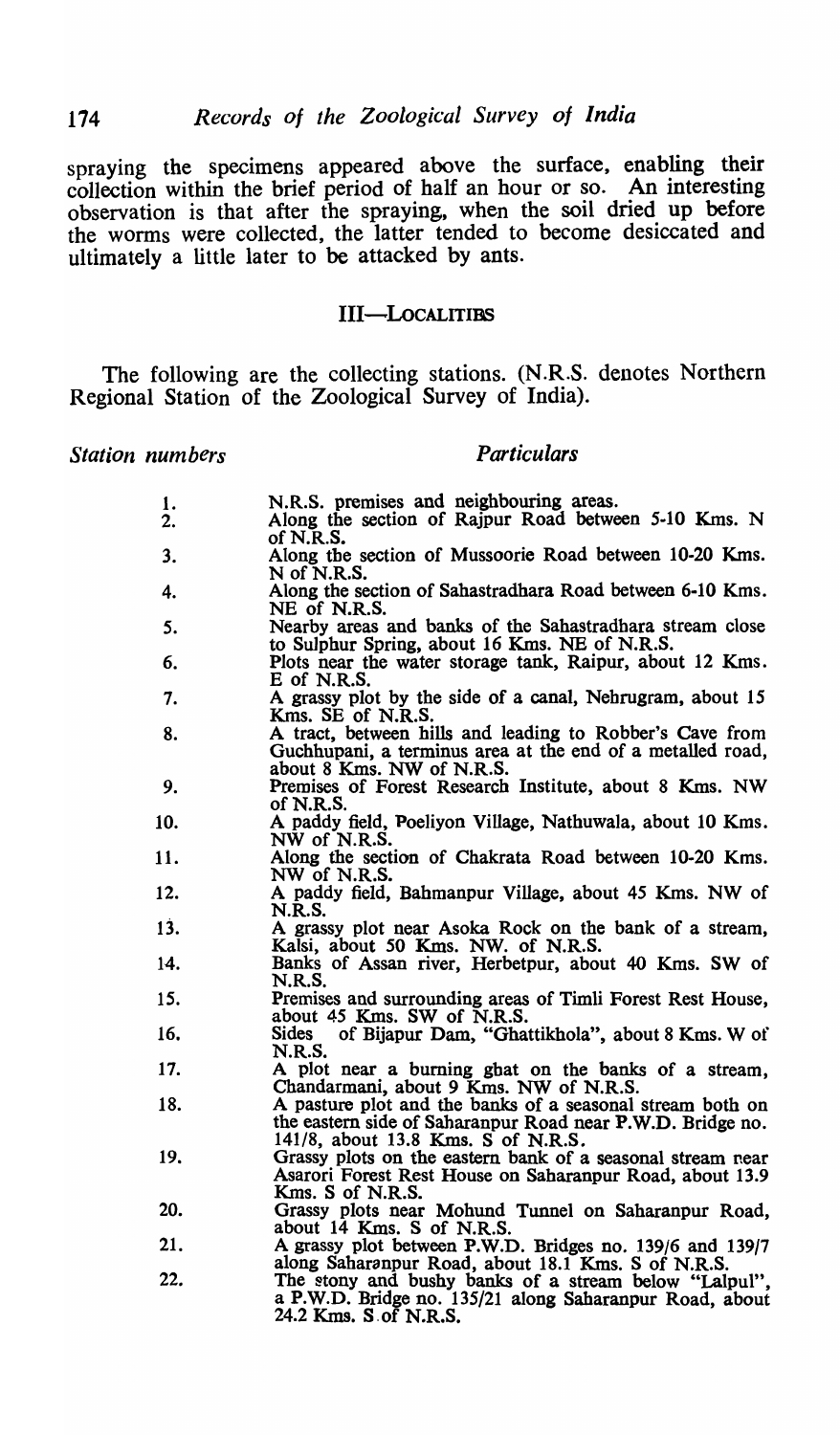- 23. Grassy plots between P.W.D. Bridges no. 134/17 and 135/1 along Saharanpur Road, about 25.6 Kms. S of N.R.S.
- 24. A cultivated plot in Ganeshpur Village along Saharanpur
- 25. Road, about 35 Kms. S of N.R.S.
- 26. Along the section of Hardwar Road between 20-25 Kms. S of N.R.S.
	- Atong the section of Hardwar Road between 30-50 Kms S of N.R.S.

#### IV-MATERIAL

# Class CHAETOPODA Order OLIGOCHAETA

# Family 1. MEGASCOLECIDAE

#### Perionyx excavatus E. Perrier

- *1872. Perionyx excavatus* E. Perr., *N. Arch. Mus. Paris,* 8, p. 126, pI. iv, figs. 73, 74.
- *1895. Perionyx excavatus* + *P. intermedius* + *P. gruenewaldi:* Beddard, *Monog.,*  pp. 436, 437.
- *1900 .. Perionyx excavatus* + *P. intermedius:* Michaelsen, *Tierreich,* 10, pp. 208, 209.
- *1916. Perionyx Julvus:* Stephenson, *Rec. Indian Mus.,* 12, p. 322, pI. xxi, fig. 16. *1923. Perionyx excavatus* + *P. fulvus, Stephenson,Oligochaeta, Fauna Brit. India,*
- pp. 329, 333.
- *1933. Perionyx excavatus:* Gates, *Rec. Indian Mus.,* 35, p. 549.

*Main characteristic features.-Dorsal* pores from 4/5. Clitellum xiii-xvii. Male pores very close together in a slight depression. Spermathecal pores 2 pairs, close together in 7/8 and 8/9. Calciferous glands in xiii. Last heart in xiii. Penial setae almost straight, tips slightly curved, distal end ornamented with about twelve rings of rather long fine spines.

*Remarks.*—This was a perenially occurring species of the Doon Valley and its neighbourhood and was found in the damp soil round about pools, puddles and rivulets as well as in smaller water pockets.

*Distribution.-The* species has so far been recorded from the following localities in India-Dibrugarh & Sadiya (Assam); Abor Country (NEFA); Calcutta & Darjeeling (West Bengal); Debra Dun, Kumaun hills & Pilibhit (Uttar Pradesh); Simla (Himachal Pradesh); & Little Andaman (Andaman Islands).

#### Pheretima anomala Michaelsen

*1907. Pheretima anomala* Michaelsen, *Mitt. Mus. Hamb.,* 24, p. 167.

*1923. Pheretima anomala:* Stephenson, *Oligochaeta, Fauna Brit. India* p. 294·

*1937. Pheretima anomala:* Gates, *Rec. Indian Mus.,* 39, p. 193.

*Main characteristic features.*—Male pores on large conical papillae on xx. Spermathecal pores 3 pairs in 5/6-7/8. Genital markings paired in xviii, xix, xxi, and xxii.

*Remarks.-This* species was not very common.

*Distribution.-The* species has so far been recorded from the following localities in India-Calcutta & Darjeeling (West Bengal); and Debra Dun (Uttar Pradesh).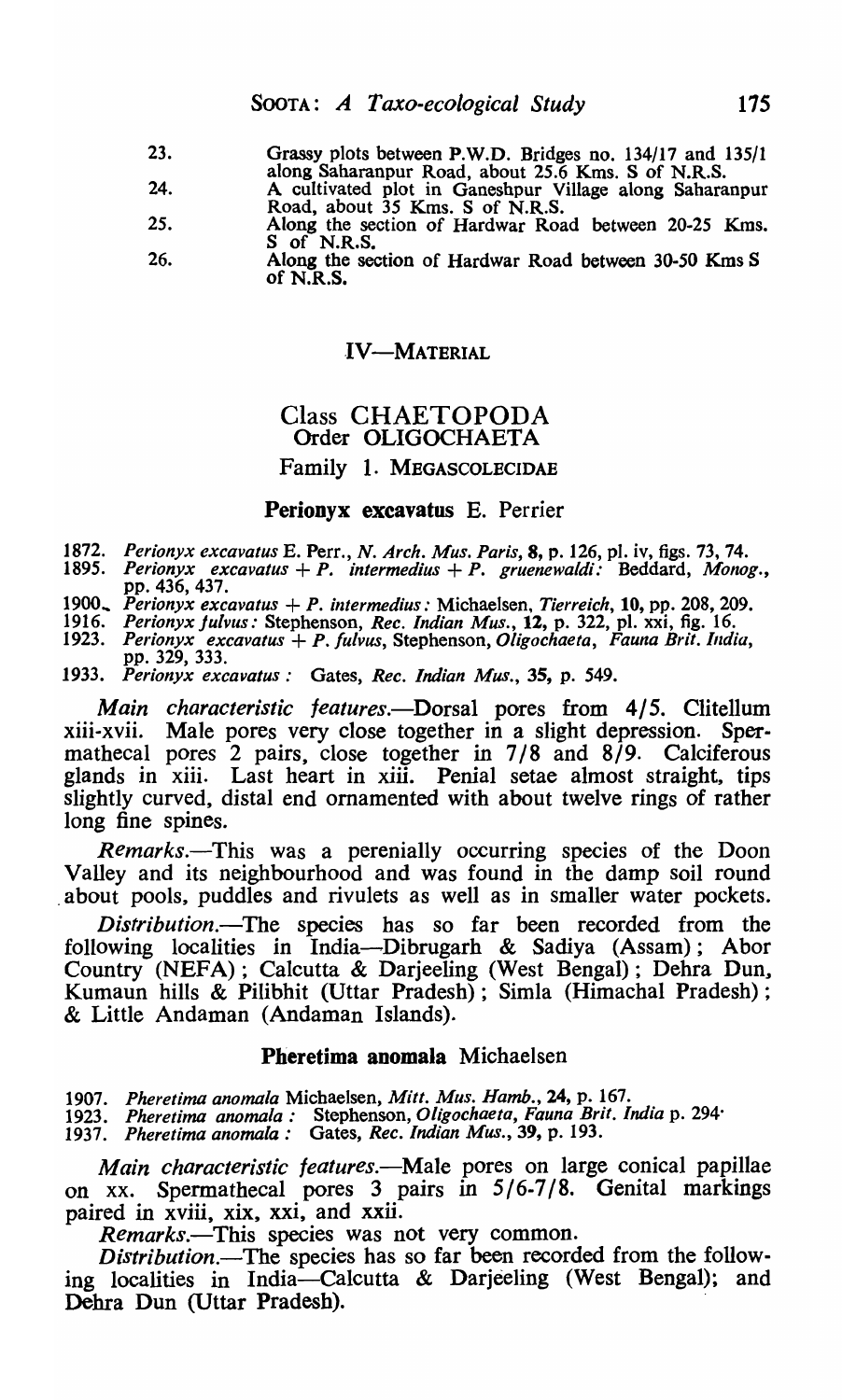# Pheretima birmanica (Rosa)

- *1888. Perichaeta birmanica* Rosa, *Ann. Mus. Genova,* (2) 6, p. 164.
- *1898. Perichaeta birmanica:* Beddard, *Monog.* p. 405.
- *1900. Amyntas birmanicus:* Beddard, *P.Z.S.,* p. 637.
- *1900. Pheretima hirmanica:* Michaelsen, *Tierreich,* 10, p. 255.
- *1945. Pherelima birmanica:* Gates, *Sci.* & *Cuit.,* 10(9), p. 403.

*Main characteristic features.*—Male pores on slightly swollen areas. Spermathecal pores 3 pairs in 5/6-7/8. No genital markings. Spermathecal ampulla oval, duct short, diverticulum in the form of a stalked oval sac in which lies a much convoluted tube.

*Remarks.-This* species was rather uncommon.

*Distribution.-The* species has so far been recorded in India only from Debra Dun (Uttar Pradesh).

#### Pheretima houlleti E. Perrier

- *1872. Perichaeta houl/eti* E. Perrier, *N. Arch. Mus. Paris,* 8, p. 99.
- 1889. *Megascolex houlleti:* Vaillant, *Hist. Nat. Annel.*, 3(1), p. 75.
- *1898. Perichaeta crescentica* Fedarb, *Proc. zool. Soc.* Lond., 1898, p. 447. *1898. Perichaeta travancorensis* Fedarb, J. *Bombay nat. Hist. Soc.,ll,* p. 435.
- 
- *1916. Pheretima trivandrana* Stephenson, *Rec. Indian Mus.,* 12, p. 335. 1923. *Pheretima houlleti* (part, excl. *campanulata* and the distribution of *guillelmi* and *meridiana*) + *P. travancorensis* + *P. trivandrana*: Stephenson, *Oligochaeta*, *Fauna Brit. India,* pp. 304, 313 and 314.
- *1934. Pheretima houl/eli:* Gates, *Rec. Indian Mus.,* 36, p. 259.
- *1937. Pheretima haul/eli:* Gates, *Rec. Indian Mus.,* 39, p. 203.

*Main characteristic features.*—Male pores on papillae about 1/3 of circumference apart in line with h. Spermathecal pores 3 pairs in  $6/7-8/9$ . No genital markings. Spermathecal ampulla irregularly-8/9. No genital markings. Spermathecal ampulla irregularlyshaped or pear-shaped, duct as long as ampulla, diverticulum long, tubular, with its ental portion much convoluted.

*Remarks.-This* species was fairly common.

*Distribution.-The* species has so far been recorded from the following localities in India.—Cherrapunji (Assam); Calcutta & Raniganj (West Bengal); Allahabad, Bhim Tal & Dehra Dun (Uttar Pradesh); Bandra, Bombay, Buldana & Matheran (Maharashtra); Bangalore, Mangalore, Mercara & Shimoga (Mysore) ; Trichur & Trivandrum (Kerala); Salem (Madras); and Andaman Islands.

#### Pheretima morrisi Beddard

- *1892. Perichaeta morrisi* Beddard, *Proc. zool. Soc.* Lond., 1892, p. 166.
- *1898. Perichaeta cupuli!era* Fedarb, *Proc. zool. Soc. Lond.,* 1898, p. 445.
- *1900. Pheretima barbadensis* (part, excluding sex the cal forms) + *P. morrisi,*  Michaelsen, *Tierreich,* 10, pp. 254 & 287.
- *1900. Amyntas hawayanus* (part), Beddard, *Proc. zool. Soc.* Lond., 1900, p. 645 (excluding sex thecal forms).
- *1923. Pheretima hawayana* (part, excl. sexthecaI forms): Stephenson, *Oligockaeta, Fauna Brit. India* p. 300.
- *1937. Pheretima morrisi:* Gates, *Rec. Indian Mus.,* 39, p. 205.

*Main characteristic features.*—Male pores superficial. Spermathecal pores 2 pairs in 5/6-6/7. Genital markings near the male pores. Spermathecal ampulla oval-shaped, duct narrow, diverticulum narrow, tubular, somewhat coiled, nearly equal in length to main pouch with small terminal pear-shaped dilation.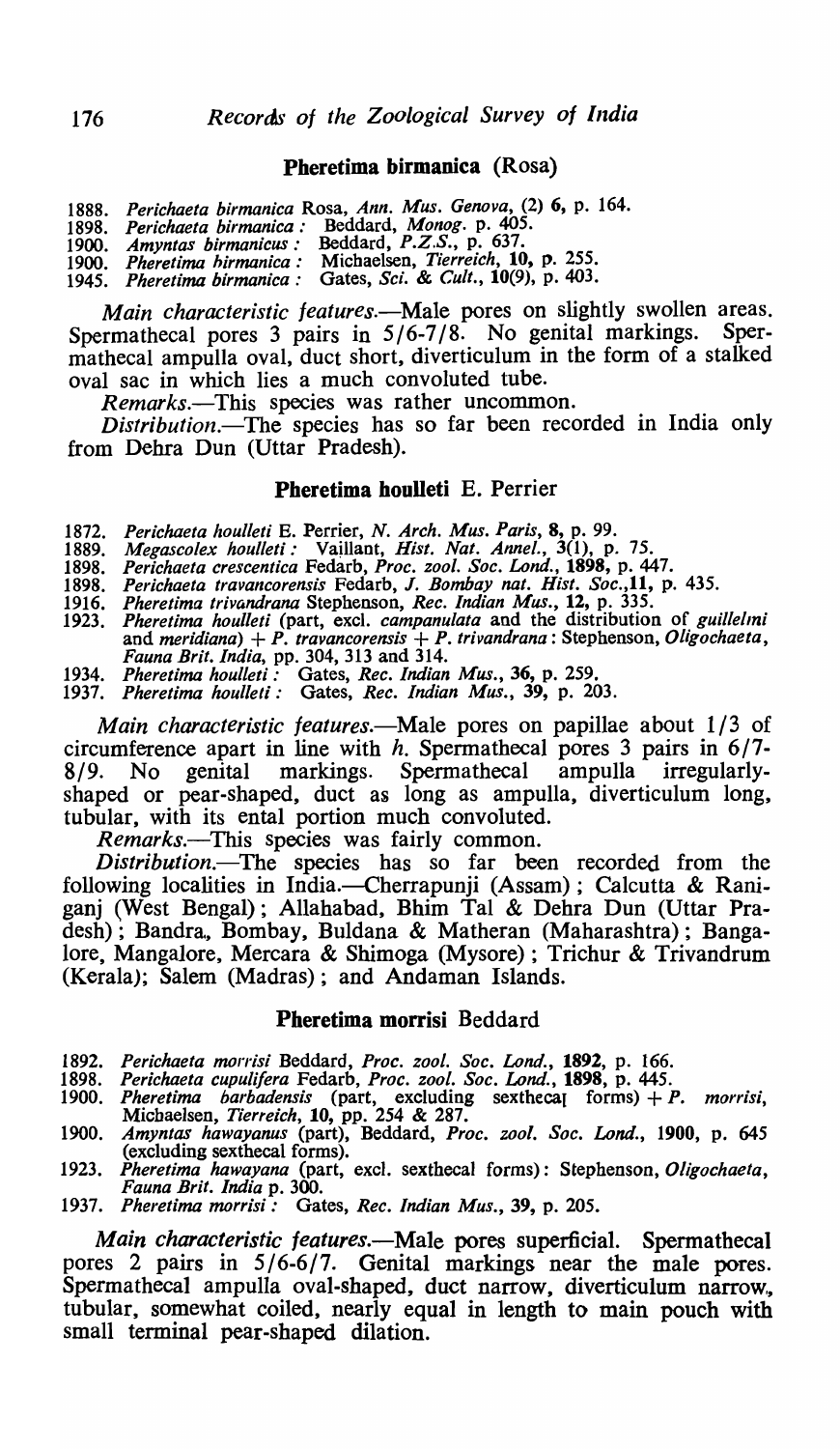*Remarks.-This* species was quite uncommon.

*Distribution.*-The species has so far been recorded from the following localities in India.-Imphal (Manipur); Kalimpong (West Bengal); Dehra Dun (Uttar Pradesh); Udaipur (Rajasthan) and Bombay (Maharashtra).

Pheretima posthuma (L. Vaillant)

1868. *Perichaeta posthuma* L. Vaillant, *Ann. Sci. Nat.* (5), 10, p. 228.

1883. *Megascolex affinis* Beddard, *Ann. Mag. nat. Hist.* (5), 12, p. 214.

1889. *Megasco/ex posthuma:* L. Vaillant, *Hisl. Nat. Annel.,* 3(1), p. 72.

*1900. Pheretima posthuma:* Michaelsen, *Tierreich,* 10, p. 295.

1923. *Pheretima posthuma:* Stephenson, *Oligo chaeta, Fuuna Brit. India,* p. 309. 1937. *Pheretima posthuma:* Gates, *Rec. Indian Mus.,* 39, p. 207.

*Main characteristic features.*—Male pores in setal zones. Spermathecal pores 4 pairs, segmental, in 5/6-8/9. Genital markings 2 pairs in setal circles on xvii and xix. Spermathecal ampulla ovoid, diverticulum of variable length.

*Remarks.*—This species was quite uncommon.

*Distribution.-The* species has so far been recorded from the following localities in India.-Calcutta & Raniganj (West Bengal); Bhagalpur, Pumeah & Pusa (Bihar); Agra, Allahabad, Debra Dun, Lucknow & Saharanpur (Uttar Pradesh); Ferozepore, Hoshiarpur, Jullundur, Ludhiana & Phagwara (Punjab) ; Kalka (Himachal Pradesh) ; Ajmer & Udaipur (Rajasthan); Gwalior (Madhya Pradesh); Baroda (Gujarat); Bombay (Maharashtra) and Andaman Islands.

#### Pheretima diffringens (Baird)

1869. *Megascolex diffringens* Baird, *Proc. zool. Sor.. Lond.,* 1869, p. 40.

1887. *Perichaeta mirabi/is* Bourne, *Proc. zoo* I. *Soc. Lond.,* 1886, p. 668.

*1900. Amyntas heterochaetes* (part), Beddard, *Proc. zool. Soc. Lond.,* 1900, p. 622.

*1909. Pheretima heterochaeta:* Michaelsen, *Mem. Indian Mus.,* 1, pp. 110 and 189.

*1923. Pheretima heterochaeta* (part, excl. Synonymy and distribution of forms with

copulatory chambers), Stephenson, *Oligochaeta, Fauna Brit. India,* p. 302.

1934. *Pheretima mirabilis:* Gates, *Rec. Indian Mus.,* 36, p. 260.

*1937. Pheretima dijfringens:* Gates, *Rec. Indian Mus.,* 39, p. 198.

*Main characteristic features.-Clitellum* xiv-xvi. Male pores on elevated papillae about 2/5 of circumference apart. Spermathecal pores 4 pairs in 5/6-8/9. Genital papillae paired anteriorly on vii and viii and sometimes on ix also. Spermathecal ampulla pear-shaped, duct almost equal in length to ampulla, diverticulum long, tubular, dilated at its ental end to a knob-like seminal chamber.

*Remarks.-This* species was not so common.

*Distribution.-The* species has so far been recorded from the following localities in India.—Cherrapunji, Kobo, Sadiya & Shillong (Assam); Imphal (Manipur); Darjeeling, Kalimpong. Kurseong & Siliguri (West Bengal); Nainital (Uttar Pradesh); Dharmsala, Kangra, Palampur & Simla (Himachal Pradesh) ; Bababudan Hills (Mysore) ; and Coonoor & Kodaikanal (Madras). The species thus forms the first record from the Doon Valley.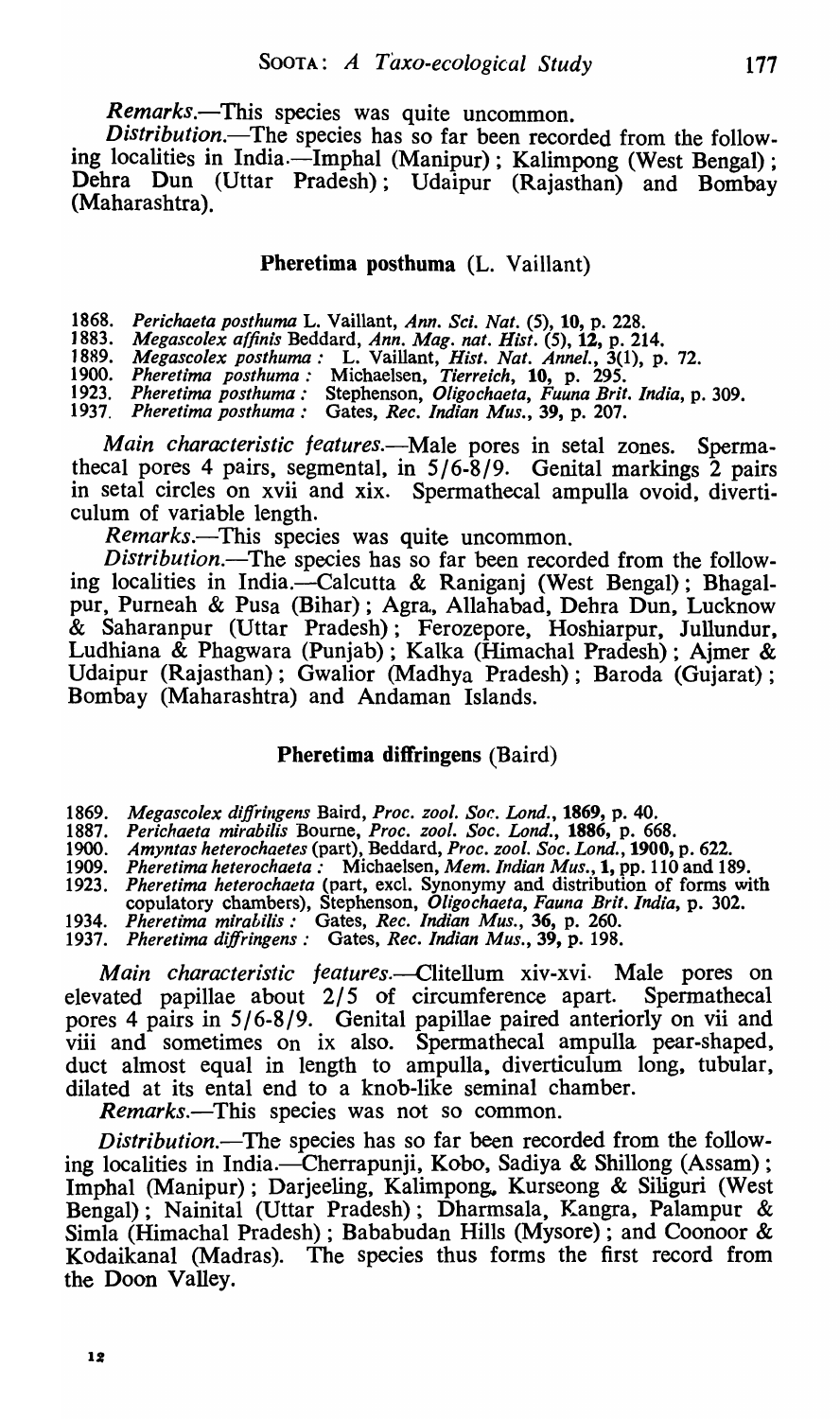#### Pheretima alexandri (Beddard)

| 1900. Amyntas alexandri Beddard, Proc. zool. Soc. Lond., 1900, p. 998. |  |  |  |
|------------------------------------------------------------------------|--|--|--|
|                                                                        |  |  |  |

- *1909. Pheretima alexandri:* Michaelsen, *Mem. Indian Mus.,* 1, p. 109.
- *1914. Pheretima lignieola* Stephenson, *Rec. Indian Mus.,* 8, p. 399.
- *1922. Pheretima suetoria* Stephenson, *Rec. Indian Mus.,* 24, p. 434. *1923. Pheretima alexandri* + *P. lignicola* + *P. suctoria* (part, excl. Andaman Island.
- 
- forms): Stephenson, *Oligochaeta, Fauna Brit. India.* pp. 291, 305 and 311. *1925. Pheretima suctoria* var. *mullani,* Stephenson, *Proc. zool. Soc. Lond.,* 1925, p. 893.
- *1931. Pheretima alexandri:* Stephenson, *Rec. Indian Mus.,* 33, p. 182.
- *1937. Pheretima alexandri:* Gates, *Rec. Indian Mus.,* 39, p. 192.

*Main characteristic features.*—Clitellum xiv-xvi. Male pores inconspicuous, in front and behind the pores are slightly curved grooves. Spermathecal pores 4 pairs in  $5/6-8/9$ . No genital papillae. Spermathecal ampulla pear-shaped, duct longer than ampulla, diverticulum longer than main pouch and consisting of a duct and a moniliform chamber.

*Remarks.-This* species was met with rarely.

*Distribution.-Tbe* species has so far been recorded from the following localities in India.—Dibrugarh (Assam); Calcutta (West Bengal); Bombay (Maharashtra) ; and Andaman Islands. The species thus forms the first record from the Doon Valley.

#### Family 2 OCTOCHACTIDAE

#### Octocbaetoides beatrizx (Beddard)

- *1902. Octochaetus beatrix* Beddard, *Ann. Mag. nat. Hist.* (7), 9, p. 456.
- *'1914. Octochaetus dasi* Stephenson, *Rec. Indian Mus.,* 10, p. 346.
- *1922. Octochaetus beatrix:* Stephenson, *Rec. Indian Mus.,* 24, p. 436.
- *1923. Octochaetus (Octochaetoides) beatrix:* Stephenson, *Oligochaefa, Fauna Brit. India,* p. 376.
- *1951. Octochaetoides beatrix:* Gates, *Proc. natn. Acad. Sci. India* (B), 21, p. 18.

*Main characteristic features.*—Clitellum xiii-xvii. Spermathecal pores on viii and ix. Prostatic pores medial from *a.* Seminal grooves bowed outwards. No genital markings. Calciferous glands in xv, large and much lobed. Last heart in xiii. Spermathecae small, ampulla pear-shaped, duct short, diverticulum pear-shaped, half as long as ampulla. Penial setae nearly straight, slightly bent at the distal end with a few teeth lying flat against the shaft.

*Remarks.-This* species was quite uncommon.

Distribution.—The species has so far been recorded from the following localities in India.--Calcutta (West Bengal); Dehra Dun (Uttar Pradesh); Baroda (Gujarat); and Bombay (Maharashtra).

# Eutyphoeus incommodus (Beddard)

- *1901. Typhoeus incommodus* Beddard, *Proc. zool. Soc. Lond.,* pp. 200 and 206.
- *1903. Eutyphoeus incommodus:* Michaelsen, *Geogr. Verbr.,* p. 109. *1914. Eutyphoeus incommodus* + *E. mohammedi,* Stephenson, *Rec. Indian Mus.,*
- 10, pp. 349 and 350. *1916. Eutyphoeus incommodus* + *E. annandalei* var. *{ulgidus,* Stephenson, *Rec.*
- *Indian Mus.,* 12, p. 342.
- *1923. Eutyphoeus incommodus* + *E. mohammedi,* Stephenson, *Oligochaeta, Fauna Brit. India,* pp. 438 and 443.
- *1938. Eutyphoeus incommodus:* Gates, *Rec. Indian Mus.,* 40, p. 83.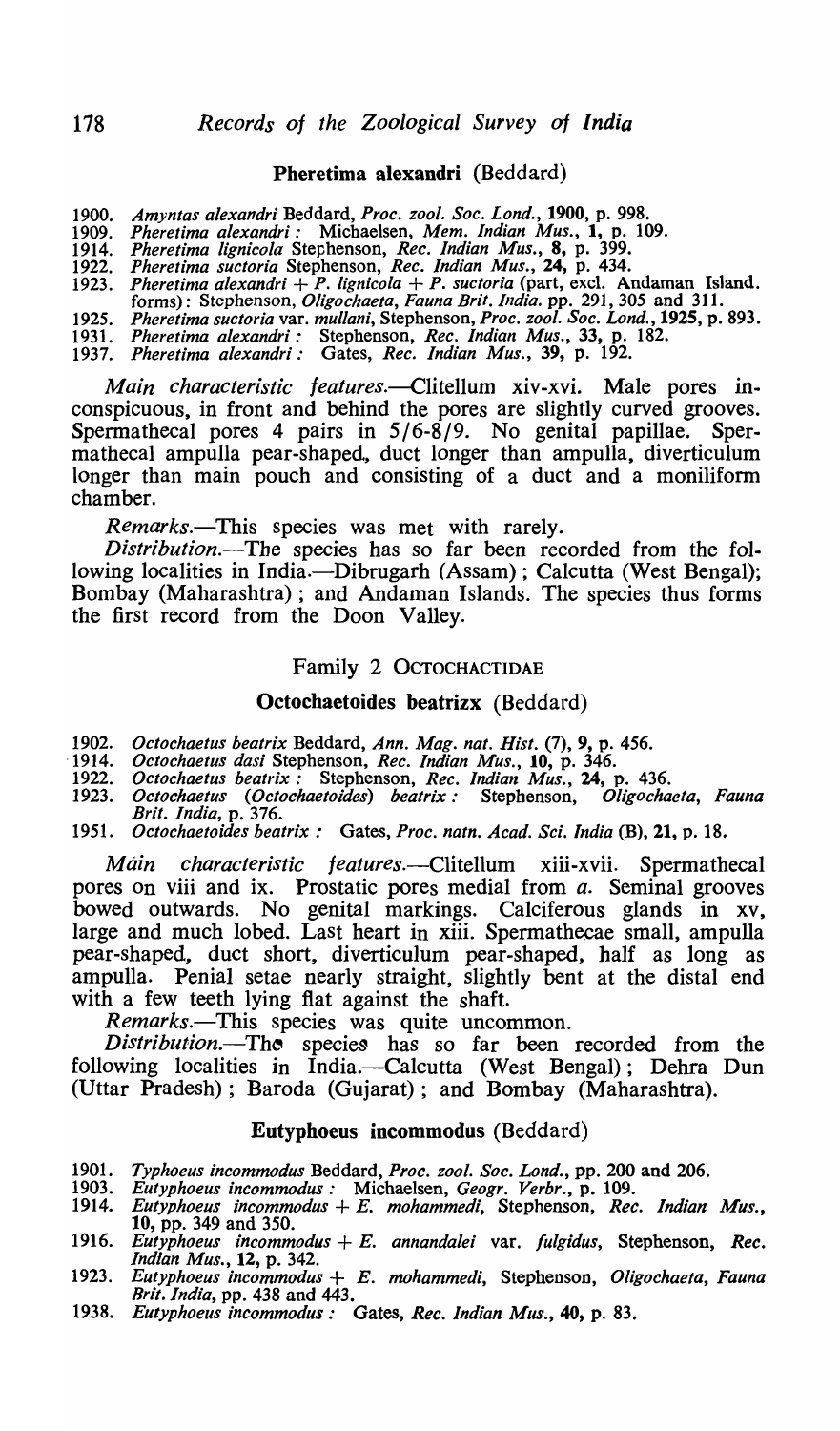*Main characteristic jeatures.-Avestibulate* and apenile. Male pores within slight transversely placed grooves, the centres on/or close to *b*. Genital markings paired, post-setal in *ab* on xiii-xvi. Female pores paired. Spermathecal pores in the median half of *bc*. Supra-intestinal glands in lxii-Ixxii. Dorsal blood vessel continued into iii. Holandric. Seminal chambers forming a circle around the spermathecal duct.

*Remarks.-The* species was quite uncommon.

*Distribution.-The* species has so far been recorded from the following localities in India.—Calcutta (West Bengal); Pusa & Rajmahal (Bihar) ; Agra, Allahabad, Anwargunj and Dehra Dun (Uttar Pradesh) ; Hoshiarpur (Punjab); Ambala (Haryana); Kasauli (Himachal Pradesh) and Bharatpur (Rajasthan).

#### Eutyphoeus waltoni (Michaelson)

- 1907. *Eutyphoeus waltoni* (part, excluding specimens of *nicholsoni* from Faizabad)  $+E$ . bengalensis, Michaelsen, Mitt. Mus. Hamb., 24, pp. 179 and 183.
- 1909. *Eutyphoeus bengalensis* + *E. walton;* (part, as above), Michaelsen, *Mem. Indian Mus.,* 1, pp. 111, 112, 218, 219, 229 & 235. *Eutyphoeus waltoni* + E. *ibrahimi,* Stephenson, *Rec. Indian Mus.,* 10, pp. 352 &
- 1914. 357.
- 1923. *Eutyphoeus ibrahimi* + *E. waltoni,* Stephenson, *Oligochaeta, Fauna Brit. India,* pp. 438 & 455.
- 1938. *Eutyphoeus waltoni:* Gates, *Rec. Indian Mus.,* 40, p. 112.

*Main characteristic features.-Bivestibulate* and penile, penes long. Genital markings paired in *ab*, intersegmental, on 14/15-15/16, 18/19. Spermathecal pores with centres on *c*. Supra-intestinal glands in lxxviii-Ixxxii. Dorsal blood vessel ends with hearts of vii. Metandric. Spermathecal diverticula paired, median and lateral.

*Remarks.-This* species was quite uncommon.

*Distribution.-This* species has so far been recorded from the following localities in India.—Manipur; Calcutta (West Bengal); Pusa & Rajmahal (Bihar); Agra, Dehra Dun, Faizabad, Kanpur & Lucknow (Uttar Pradesh); Delhi; Hoshiarpur & Kapurthala (Punjab) and Baroda (Gujarat).

#### Eutyphoeus orientalis (Beddard)

- *1883. Typhoeus orienta/is* Beddard, *Ann. Mag. nat. Hist.* (5), 12, p. 219. *1900. Eutyphoeus orientalis* + *E. mason;:* Michaelsen, *Tierreich, 10* pp. 322 and 323.
- *1923. Eutyphoeus hishambari* + *E. masoni* + *E. orienta/is* + *E. paivai* + *E. waltoni*
- (part, including only specimens with genital markings on xvi), Stephenson *Oligochaeta, Fauna Brit. India,* pp. 431, 442, 448, 449 and 455.
- *1938. Eutyphoeus orientalis:* Gates, *Rec. Indian Mus.,* 40, p. 98.

*Main characteristic features.-Bivestibulate* and penile, penes short and annular. Genital markings paired in *ab* on xv and usually on xvi also. SpermathecaI apertures in *bc.* Dorsal blood vessel terminates with hearts of vii. Metandric. Spermathecal diverticula paired, median and lateral.

*Remarks.-This* species, which is robust and large-sized, is moundforming in habits and was always observed to retain its anterior end deep inside the mound, a posture possibly aiding it in readily escaping into the soil when disturbed. Though the species was quite common throughout the Valley occurring in quite a variety of habitats, generally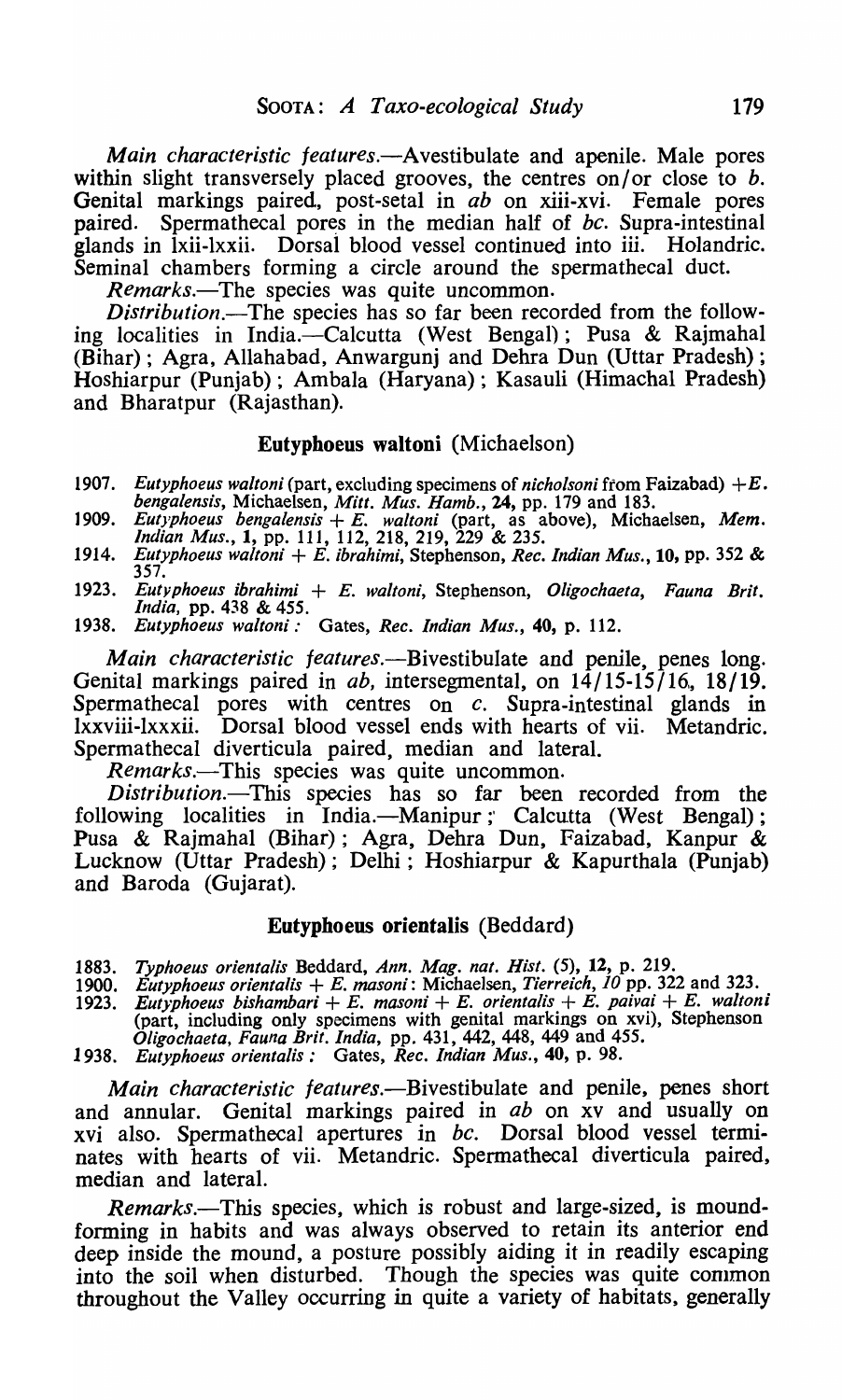fully matured forms were met with only during the months of August and September when the monsoons were in full swing. In the month of October, however, with the cessation of rains, the worms generally began dwindling in population as well as in body size, so that by November, with the onset of winter, hardly a few individuals were available and these were generally weak and inactive and burried about a foot deep below the soil; and subsequently from December to May the members of the species were not at all available, thereafter only juveniles appearing during June-July.

*Distribution.-Thel* species has so far been recorded from the following localities in India.—Calcutta (West Bengal); Pusa (Bihar); and Dehra Dun (Uttar Pradesh).

# Eutypboeus nicholsoni (Beddard)

*1901. Typhoeus nicholsoni* Beddard, *Proc. zool. Soc. Lond.,* pp. 195 and 206. 1909. *Eutyphoeus khan;* + *E. nicholson;* + *E. provincialis (lapsus)* + *E. waltoni* (part only, one specimen from Fyzabad), Michaelsen, *Mem. Indian Mus.,* 1, pp. 111, 112, 218, 219, 229, 233.

1923. *Eutyphoeus nicholson;:* Stephenson, *Oligochaeta, Fauna Brit. India,* p. 446.

1938. *Eutyphoeus nicholson;:* Gates, *Rec. Indian Mus.,* 40, p.- 94.

*Main characteristic features.-Bivestibulate* and penile, apertures transversely slit-like about in *ab,* penes long. Genital markings paired on 15/16 with margins united at the mid-ventral line reaching laterally into *bc.* Spermathecal pores in 7/8 just lateral to *a.* Metandric. Seminal chambers in one or two clusters or a semi-circular row on the posterior face of the spermathecal duct.

*Remarks.*—This species, which is also fairly large and robust, and mound-forming in habits, occurs quite commonly during the monsoon periods all over the Saharanpur district as well as extending into the adjoining southern portion of Dehra Dun Forest Division where it was sometimes found in association with *E. orientalis* (Beddard); and though its stages of maturity and the time of its appearance coincided practically with tbe said species, it was always numerically greater and more robust in the overlapping ranges.

*Distribution.-The* species has so far been recorded from the following localities in India.—Calcutta (West Bengal); Rajmahal (Bihar), and Faizabad, Kanpur, Lucknow and Saharanpur (Uttar Pradesh). Now it is being recorded for the first time from Debra Dun Forest Division, though its occurrence in the area is rather marginal.

#### Family 3. DIPLOCARDIDAE

## Dichogaster bolaui (Michaelson)

1891. *Benhamia bolaui* Michaelsen, *Jb. hamb wiss. Anst.,* 8, p. 9.

- 1895. *Benhamia bolaui* : Beddard, *Monogr. Oligochaeta,* p. 565.
- 1900. *Dichogaster bolaui* : Michaelsen, *Tierreich,* 10, p. 340.
- 1916. *Dichogasterbolauisubsp.palmicola* Stephenson, *Rec. Indian Mus.,* 12, p.348.
- 1917. *Dichogaster bolaui* : Stephenson, *Rec. Indian Mus.,* 13, p. 413.
- 1918. *Dischogaster bolaui:* Stephenson, *Mem. Indian Mus.,* 7, p. 257. 1923. *Dichogaster bolaui* : Stephenson, *Oligochaeta, Fauna Brit. India,* p. 472.

*Main characteristic features.-Clitellum* saddle-shaped on xiv-xviii. Prostatic pores on xvii and xix. Seminal grooves straight. Spermathecal pores 2 pairs. Calciferous glands 3 pairs in xv-xvii. Prostates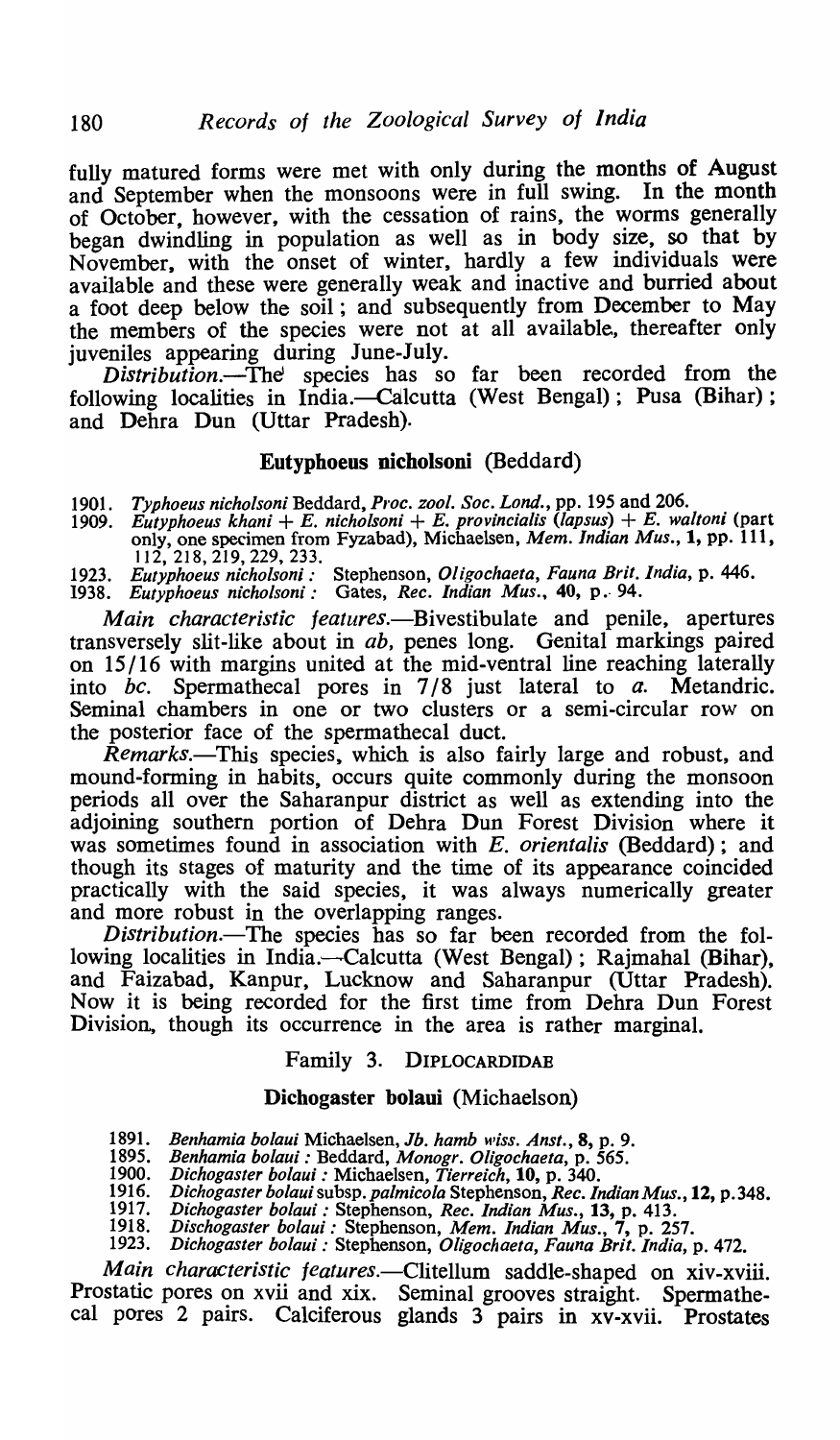almost straight. Spermathecal ampulla sac-like, duct thick, diverticulum small and club-shaped. Penial setae of two forms-1/ with about eight sharp, short teeth on the concave side of the distal end, tip slightly hooked. *21* with slightly thickened distal end which is broadened in the form of a spatula and hollowed.

*Remarks.-This* species seems to be quite rare.

*Distribution.-The* species has so far been recorded from the following localities in India—Calcutta (West Bengal) ; Bayana (Rajasthan) ; Baroda and Junagadh (Gujarat); Bassein & Bombay (Maharashtra); and Emakulum and Trivandrum (Kerala).

# Family 4. LUMBRICIDAE

#### Bimastos parvus (Eisen)

- 1874. *Allolobophora parva* : Eisen, *O{v. Vet. Ak. Forh.,* 31, p. 36.
- 
- 1894. *Allolobophora beddardi* Michaelsen, *Zool. Jb. Syst.,* 8, p. 182. 1900. *Allolobophora (Bimastus) parva* + A. *(B.) beddardi, Helodrilus (B.) par va* + *H. {B.) beddardi,* Michaelsen, *Abh. naturw. Ver. Hamburg,* 16, pp. 14-31 , *H. (B.) parvus,* Michaelsen, *Tierreich, 10,* p. 502.
- 1917. *Helodrilus (Bimastus) parvus* + H. (B.) *beddardi,* Smith, *Proc. U.S. natn. Mus.,* 52, p. 173.
- 1923. *Allolobophora (Bimastus) parva,* Stephenson, *Oligochaeta, Fauna Brit. India,* p. 506.
- 1940. *Bimastus parvus* + *B. beddardi*, Kobayashi, *Sci. Rep., Tohoku Univ.*, 15, pp. 297, 298.
- 1947. *Bimastus beddardi* : Cernosvitov & Evans, *Linn. Soc. London,* Synopses British Fauna, 6, p. 80.
- 1956. *Bimastos parvus*: Gates, *Bull. Mus. comp. Zool. Harv.*, 115 (1), p. 6.<br>1958. *Bimastos parvus:* Gates, *Breviora*, 91, p. 4.

1958. *Bimastos parvus,'* Gates, *Breviora,* 91, p. 4.

*Main characteristic features.*—Seta *ab* greater than *cd*. Dorsal pores from *5/6.* Spermathecae absent. Clitellum 24-30 segments (7 segments). *Remarks.-This* species was met with very rarely.

*Distribution.-This* species has so far been recorded from the following localities in India.—Darjeeling (West Bengal); Patna (Bihar); Allahabad, Nainital & Saharanpur (Uttar Pradesh); Ferozepore (Punjab); Kasauli (Himachal Pradesh); Srinagar (Kashmir); and Partab-<br>garh (Rajasthan). The species as well as its genus thus form the The species as well as its genus thus form the first record from the Doon Valley.

#### **V-SUMMARY**

The paper deals with the taxo-ecological aspects of earthworms from the Doon Valley. Out of the total recorded number of fourteen species, only eleven were collected. Four species including one genus, have been recorded for the first time from this area. Data on the seasonal distribution of the worms and other ecological observations, as well as the analyses of the habitat-soils, for some of the species, have also been included.

Survey trips for the above purposes were made mainly from 26 selected stations within a radius of 40 Kms., though there were also a few beyond this formally imposed limit; and the surveys were conducted for a period of about two years by the author during 1963-65.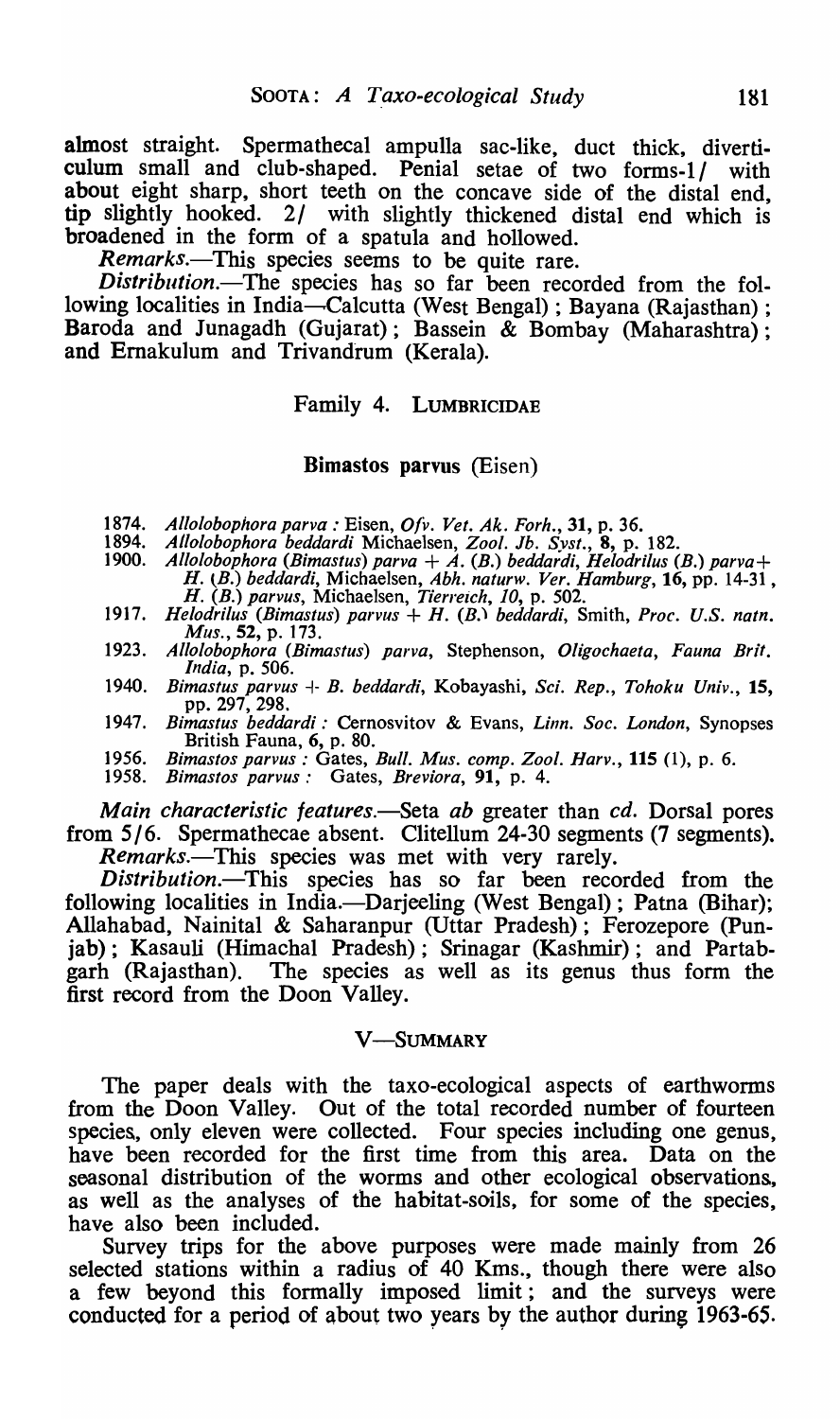#### VI-ACKNOWLEDGMENTS

The author offers his profound thanks to Dr. A. P. Kapur, Director, Zoological Survey of India and Dr. B. S. Chauhan, Deputy Director, Zoological Survey of India, for the interest and facilities extended for the completion of this paper. Thanks are also being extended to the Forest Research Institute, Debra Dun, for kindly undertaking the soil analysis.

#### VII-REFERENCES

- BEDDARD, F. E. 1895. A monograph of the order of Oligochaeta. Oxford at the Clarendon press. pp. i-xii, 1-769, plates 5, text-figs. 52.
- EVANS, A. C. AND GUILD, W. J. MCL. 1947. Studies on the relationships between the earthworms and soil fertility. 1/ Biological Studies in the field.-*Ann. Appl. Biol.*, Cambridge, 34 (3), pp. 307-330.
- GATES, G. E. 1937. Indian Earthworms. I. The genus *Pheretima*.— *Rec. Indian Mus.)* Calcutta, 39, pp. 175-212.
- GATES, G. E. 1938. Indian Earthworms. III. The genus *Eutyphoeus. Rec. Indian Mus.,* Calcutta, 40, pp. 39-119.
- GATES, G. E. 1951. Studies on the earthworm fauna of Saharanpur, Dehra Dun and Mussoorie.—*Proc. natn. Acad. Sci. India* (B), Allahabad, 21, pp. 16-22.
- GATES, G. E. 1958. Contribution to a revision of the earthworm family Lumbricidae. II. Indian Species.-*Breviora*, Cambridge, Mass., 91, pp. 1-16.
- MICHAELSEN, W. 1900. Oligochaeta. *Tierreich,* Berlin, 10, pp. i-xxix,  $1 - 575$ .
- PRASHAD, B. 1916. The earthworms of Lahore.—*J. Bombay nat. Hist. Soc.,* Bombay, 24, pp. 494-506.
- Roy, S. K. 1957. Studies on the activities of earthworms.—*Proc. zool. Soc.,* Calcutta, 10, pp. 81-98.
- SHRIKHANDB, J. G. AND PATHAK, A. N. 1948. Earthworms and insects in relation to soil fertility.—*Curr. Sci.*, Bangalore, 17 (11), pp. 327-328.
- STEPHENSON, J. 1923. *Fauna Brit. India, Ceylon and Burma.* Oligochaeta, London, pp. i-xxiv, 1-518, figs. 262.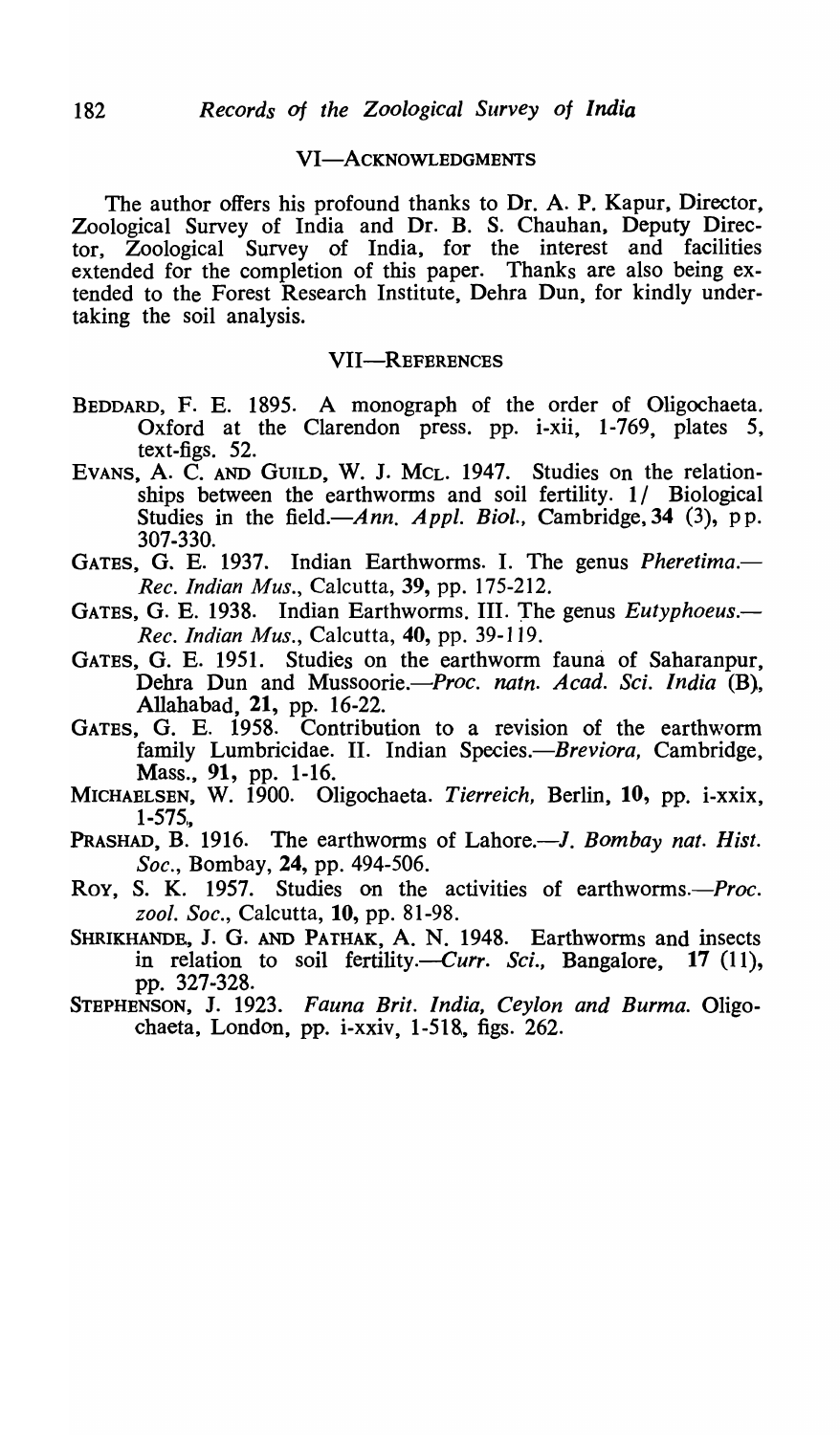# VIII-SOIL ANALYSIS

|                           |                                |                               |                  | Eutyphoeus orientalis (Beddard)              |                               |       | Eutyphoeus nicholsoni (Beddard) |  |  |
|---------------------------|--------------------------------|-------------------------------|------------------|----------------------------------------------|-------------------------------|-------|---------------------------------|--|--|
| Sl. No.                   |                                | Surface soil<br>(up to $3'$ ) | Mound<br>Sta. 18 |                                              | Surface soil<br>(up to $3'$ ) |       |                                 |  |  |
|                           |                                | Sta.<br>Sta. 18               |                  | Sta. 23/Site 1 Sta. 23/Site 2 Sta. 23/Site 1 |                               |       |                                 |  |  |
|                           | 1. Fractions of soil $\%$      |                               | 11.48            | 00.47                                        | 35.00                         | 35.00 | 01.86                           |  |  |
|                           |                                |                               | 88.52            | 99.53                                        | 65.00                         | 65.00 | 98.14                           |  |  |
| 2.                        | Mechanical composition         | Conser. sand $\frac{9}{6}$    | 28.85            | 28.20                                        | 25.80                         | 32.70 | 21.30                           |  |  |
|                           |                                | Fine sand $\%$                | 30.75            | 38.75                                        | 51.50                         | 43.20 | 39.75                           |  |  |
|                           |                                | Silt $\frac{9}{6}$            | 25.00            | 25.00                                        | 10.00                         | 17.50 | 17.50                           |  |  |
|                           |                                | Clay $\%$                     | 12.50            | 07.50                                        | 07.50                         | 05.00 | 17.50                           |  |  |
|                           | 3. Air over dry moisture $\%$  |                               | 01.20            | 01.60                                        | 00.67                         | 00.84 | 01.86                           |  |  |
|                           | 4. Water holding capacity $\%$ |                               | 40.92            | 46.29                                        | 41.80                         | 33.77 | 50.92                           |  |  |
|                           | 5. Moisture equivalent %       |                               | 27.07            | 29.85                                        | 29.89                         | 24.66 | 33.73                           |  |  |
| 6. Organic carbon $\%$    |                                |                               | 01.30            | 01.22                                        | 01.08                         | 01.06 | 01.42                           |  |  |
| 7. Nitrogen $\frac{9}{6}$ |                                |                               | 0.114            | 0.139                                        | 0.111                         | 0.088 | 0.142                           |  |  |
| 8. C/N ratio $\%$         |                                |                               | 11.40            | 08.78                                        | 09.73                         | 12.05 | 10.00                           |  |  |
| 9. Organic matter $\%$    |                                |                               | 02.06            | 02.62                                        | 1.862                         | 1.827 | 2.448                           |  |  |
| 10. Loss on ignition $\%$ |                                |                               | 5.5              | 6.4                                          | 3.5                           | 3.0   | 6.1                             |  |  |
|                           |                                |                               |                  |                                              |                               |       | (Contd.)                        |  |  |